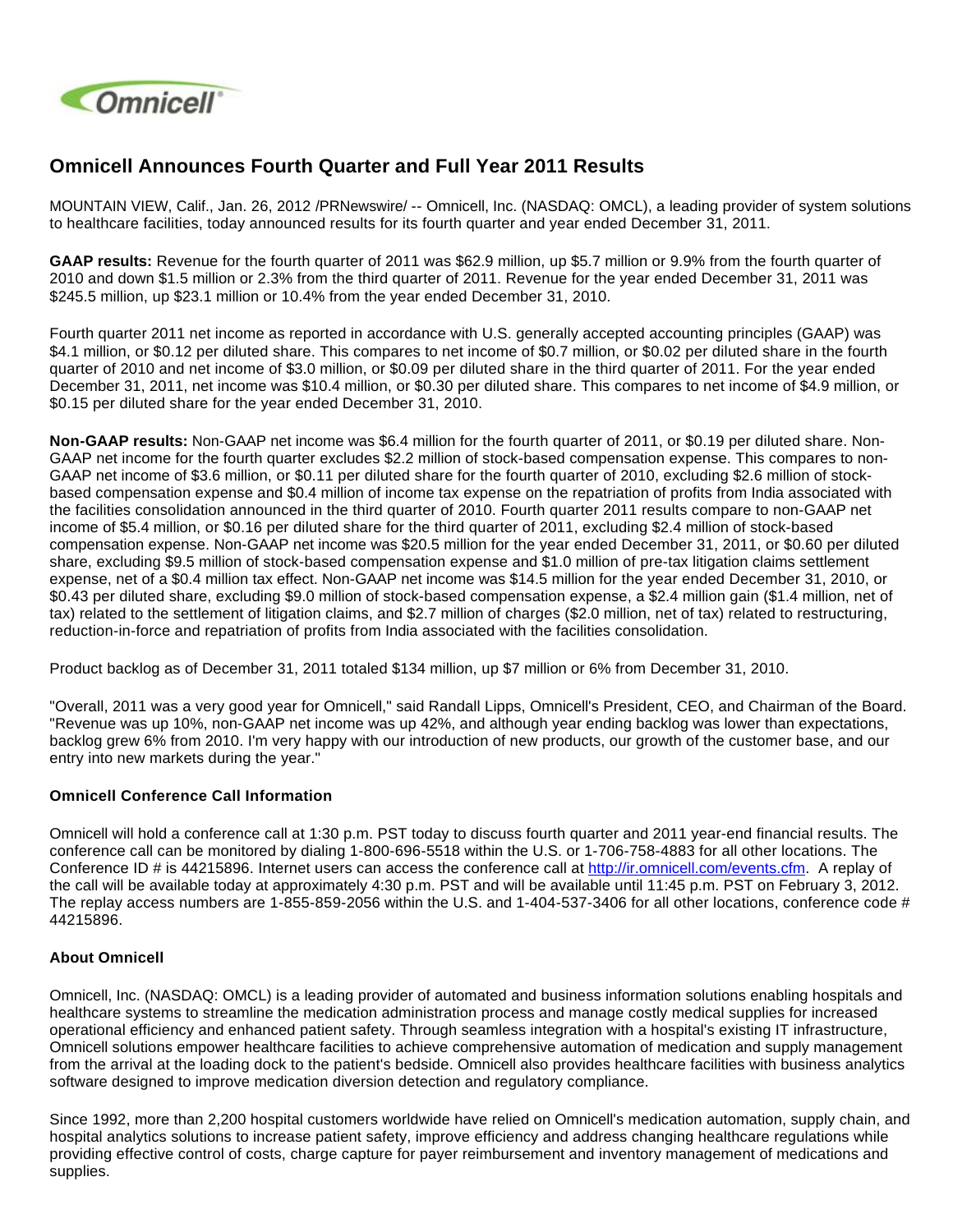For more information about Omnicell, please visit [www.omnicell.com](http://www.omnicell.com/).

# **Forward-Looking Statements**

To the extent any statements contained in this release deal with information that is not historical, these statements are necessarily forward-looking. As such, they are subject to the occurrence of many events outside Omnicell's control and are subject to various risk factors that could cause actual results to differ materially from those expressed or implied in any forwardlooking statement. The risk factors are described in the Company's Securities and Exchange Commission (SEC) filings and include, without limitation, the unfavorable general economic and market conditions, volatility in the credit market, risks to growth and acceptance of our products and services and to growth of the clinical automation and workflow automation market generally, the potential of increasing competition, potential regulatory changes, and the ability of the company to improve sales productivity to grow product backlog, retain key personnel, to cut expenses, to manage future changes in revenue levels, to develop new products and integrate acquired companies, products or intellectual property in a timely and cost-effective manner. Prospective investors are cautioned not to place undue reliance on forward-looking statements.

## **Use of Non-GAAP Financial Information**

This press release contains financial measures that are not calculated in accordance with U.S. generally accepted accounting principles (GAAP). Our management evaluates and makes operating decisions using various performance measures. In addition to Omnicell's GAAP results, we also consider non-GAAP gross profit, non-GAAP operating expenses, non-GAAP net income, and non-GAAP net income per diluted share. Additionally, we calculate Adjusted EBITDA (another non-GAAP measure) by means of adjustments to GAAP Net Income. These non-GAAP results should not be considered as an alternative to gross profit, operating expenses, net income, net income per diluted share, or any other performance measure derived in accordance with GAAP. We present these non-GAAP results because we consider them to be important supplemental measures of Omnicell's performance.

Our non-GAAP gross profit, non-GAAP operating expenses, non-GAAP net income, and non-GAAP net income per diluted share are exclusive of certain items to facilitate management's review of the comparability of Omnicell's core operating results on a period to period basis because such items are not related to Omnicell's ongoing core operating results as viewed by management. We define our "core operating results" as those revenues recorded in a particular period and the expenses incurred within that period that directly drive operating income in that period. Management uses these non-GAAP financial measures in making operating decisions because, in addition to meaningful supplemental information regarding operating performance, the measures give us a better understanding of how we should invest in research and development, fund infrastructure growth and evaluate the effectiveness of marketing strategies. In calculating the above non-GAAP results, management specifically adjusted for the following excluded items:

a) Stock-based compensation expense impact of Accounting Standards Codification (ASC) 718. We recognize equity planrelated compensation expenses, which represent the fair value of all share-based payments to employees, including grants of employee stock options, as required under ASC 718, "Stock Compensation" as non-GAAP adjustments in each period.

b) 2011 litigation settlement. We recorded an accrual in the first quarter of 2011 for settlement of litigation with Medacist Solutions Group, LLC for \$1.0 million, which was paid in the second quarter of 2011. The net impact was \$0.6 million after the \$0.4 million income tax effect.

c) 2010 litigation settlement. In the third quarter of 2010 we settled two pending litigation matters with Flo Healthcare LLC (now part of InterMetro Industries Corporation), with payment to InterMetro of \$2.7 million. The resulting \$2.4 million credit to third quarter 2010 selling general and administrative expense reflected adjustment for the settlement with release of the liability in excess of the amounts settled.

d) 2010 restructuring charges In the third quarter of 2010 we incurred charges for restructuring and impairment in executing our plan for consolidation of our Bangalore, India and Woodlands, Texas offices with our California and Tennessee facilities. These charges consisted of severance for departing employees and relocation benefits for transferring employees, exit and disposal costs related to the closed facilities, and impairment of abandoned leasehold improvements.

e) 2010 reduction-in-force and other exit related charges. In the third quarter of 2010 we conducted a small reduction-in-force to rebalance the required workforce by function to our current business environment. Additionally, we incurred lease termination costs and leasehold improvement impairment costs (upon abandonment) in connection with merging our Lebanon, Tennessee office with our office in Nashville.

f) 2010 income taxes on repatriated foreign earnings. In the third quarter of 2010, the closure of our Bangalore, India office resulted in a charge for repatriation taxes and a valuation allowance against related deferred tax assets.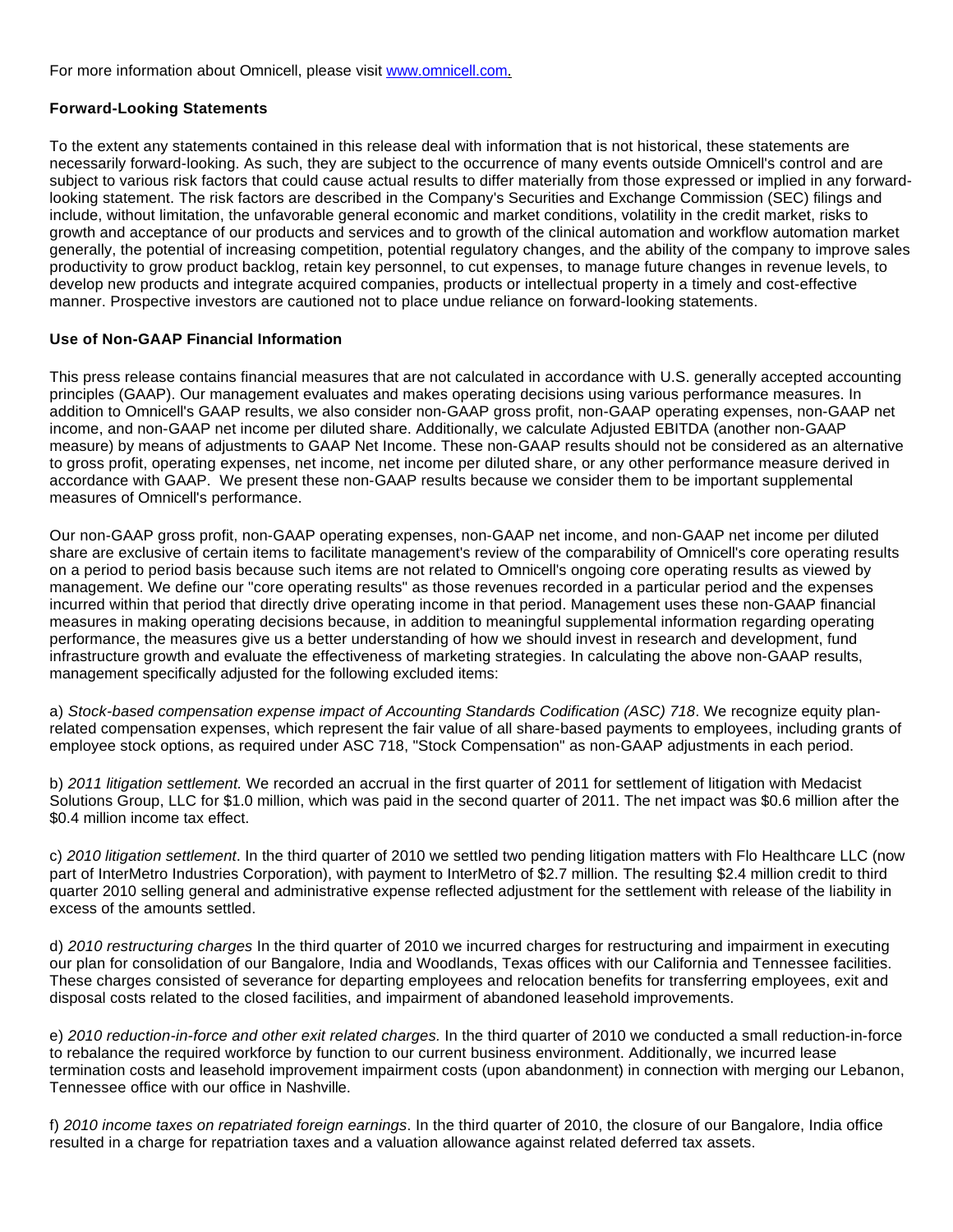Management adjusts for the above items because management believes that, in general, these items possess one or more of the following characteristics: their magnitude and timing is largely outside of Omnicell's control; they are unrelated to the ongoing operation of the business in the ordinary course; they are unusual and we do not expect them to occur in the ordinary course of business; or they are non-operational or non-cash expenses involving stock option grants.

We believe that the presentation of these non-GAAP financial measures is warranted for several reasons:

1) Such non-GAAP financial measures provide an additional analytical tool for understanding Omnicell's financial performance by excluding the impact of items which may obscure trends in the core operating results of the business;

2) Since we have historically reported non-GAAP results to the investment community, we believe the inclusion of non-GAAP numbers provides consistency and enhances investors' ability to compare our performance across financial reporting periods;

3) These non-GAAP financial measures are employed by Omnicell's management in its own evaluation of performance and are utilized in financial and operational decision making processes, such as budget planning and forecasting; and

4) These non-GAAP financial measures facilitate comparisons to the operating results of other companies in our industry, which use similar financial measures to supplement their GAAP results, thus enhancing the perspective of investors who wish to utilize such comparisons in their analysis of our performance.

Set forth below are additional reasons why share-based compensation expense related to ASC 718 is excluded from our non-GAAP financial measures:

i) While share-based compensation calculated in accordance with ASC 718 constitutes an ongoing and recurring expense of Omnicell, it is not an expense that requires cash settlement by Omnicell. We therefore exclude these charges for purposes of evaluating core operating results. Thus, our non-GAAP measurements are presented exclusive of stock-based compensation expense to assist management and investors in evaluating our core operating results.

ii) We present ASC 718 share-based payment compensation expense in our reconciliation of non-GAAP financial measures on a pre-tax basis because the exact tax differences related to the timing and deductibility of share-based compensation, under ASC 718 are dependent upon the trading price of Omnicell's common stock and the timing and exercise by employees of their stock options. As a result of these timing and market uncertainties, the tax effect related to share-based compensation expense would be inconsistent in amount and frequency and is therefore excluded from our non-GAAP results.

Our Adjusted EBITDA calculation is defined as earnings before interest income and expense, taxes, depreciation and amortization, and non-cash expenses, including ASC 718 stock compensation expense.

As stated above, we present non-GAAP financial measures because we consider them to be important supplemental measures of performance. However, non-GAAP financial measures have limitations as an analytical tool and should not be considered in isolation or as a substitute for Omnicell's GAAP results. In the future, we expect to incur expenses similar to certain of the non-GAAP adjustments described above and expect to continue reporting non-GAAP financial measures excluding such items. Some of the limitations in relying on non-GAAP financial measures are:

- Omnicell's stock option and stock purchase plans are important components of incentive compensation arrangements and will be reflected as expenses in Omnicell's GAAP results for the foreseeable future under ASC 718.
- Other companies, including other companies in Omnicell's industry, may calculate non-GAAP financial measures differently than Omnicell, limiting their usefulness as a comparative measure.

Pursuant to the requirements of SEC Regulation G, a detailed reconciliation between Omnicell's non-GAAP and GAAP financial results is set forth in the financial tables at the end of this press release. Investors are advised to carefully review and consider this information strictly as a supplement to the GAAP results that are contained in this press release and in Omnicell's SEC filings.

OMCL-E

### **Omnicell, Inc. Condensed Consolidated Statements of Operations (in thousands, except per share data)**

|              | <b>Three Months Ended</b> | <b>Year Ended</b> |              |              |  |
|--------------|---------------------------|-------------------|--------------|--------------|--|
| December 31. | September 30,             | December 31.      | December 31. |              |  |
| 2011         | 2011                      | 2010              | 2011         | December 31, |  |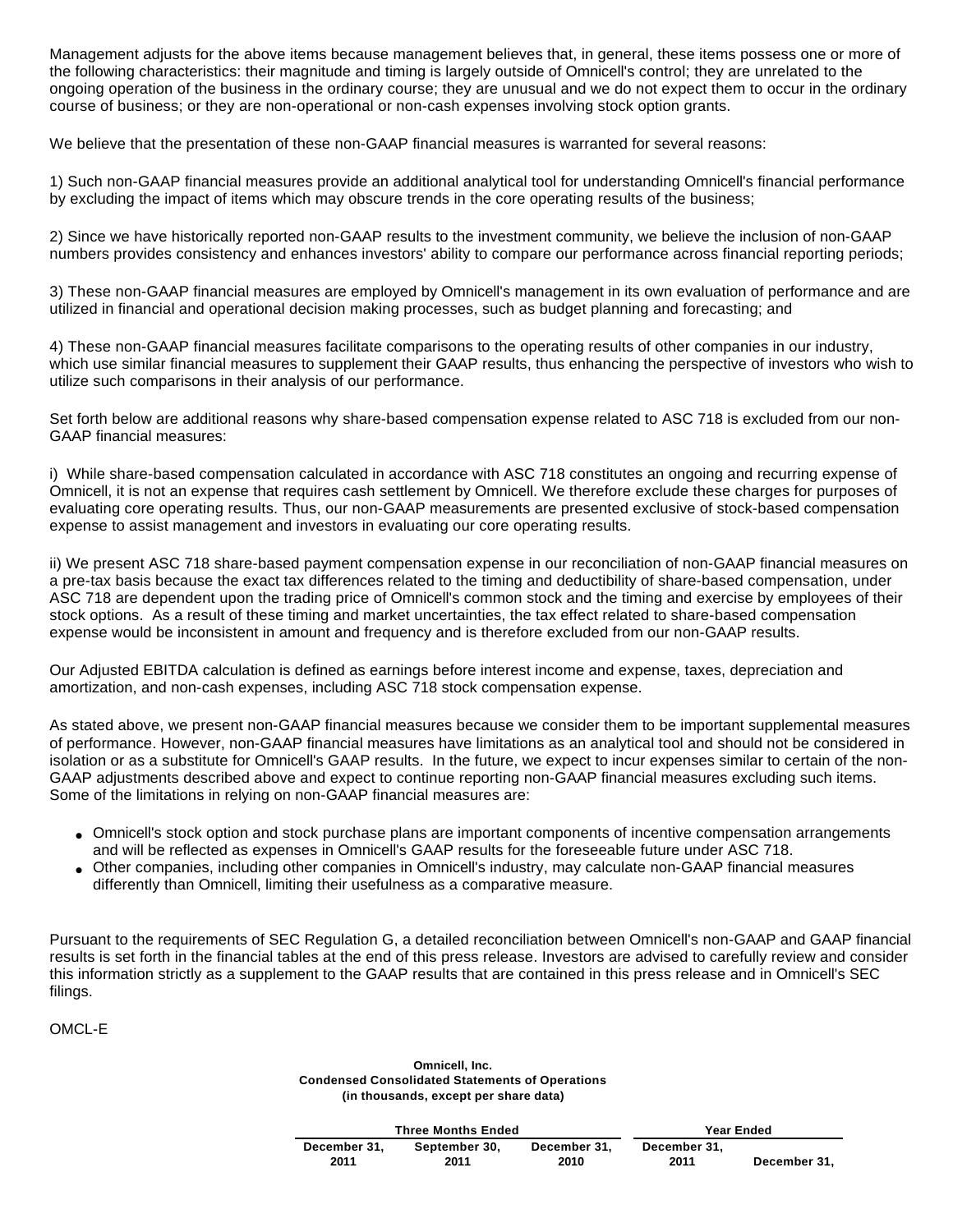|                                          | (unaudited) |        | (unaudited) |        | (unaudited) |        | (unaudited) |         | 2010 (1) |         |
|------------------------------------------|-------------|--------|-------------|--------|-------------|--------|-------------|---------|----------|---------|
| Revenues:                                |             |        |             |        |             |        |             |         |          |         |
| Product                                  | \$          | 47,281 | \$          | 49,790 | \$          | 43,541 | \$          | 185,864 | \$       | 171,100 |
| Services and other revenues              |             | 15,650 |             | 14,649 |             | 13,727 |             | 59,671  |          | 51,307  |
| Total revenue                            |             | 62,931 |             | 64,439 |             | 57,268 |             | 245,535 |          | 222,407 |
| Cost of revenues:                        |             |        |             |        |             |        |             |         |          |         |
| Cost of product revenues                 |             | 19,572 |             | 22,429 |             | 18,649 |             | 79,567  |          | 76,372  |
| Cost of services and other revenues      |             | 7,480  |             | 7,562  |             | 7,256  |             | 30,184  |          | 28,079  |
| Restructuring charges                    |             |        |             |        |             |        |             |         |          | 39      |
| Total cost of revenues                   |             | 27,052 |             | 29,991 |             | 25,905 |             | 109,751 |          | 104,490 |
| Gross profit                             |             | 35,879 |             | 34,448 |             | 31,363 |             | 135,784 |          | 117,917 |
| Operating expenses:                      |             |        |             |        |             |        |             |         |          |         |
| Research and development                 |             | 5,903  |             | 6,019  |             | 5,403  |             | 22,042  |          | 21,007  |
| Selling, general, and administrative     |             | 23,807 |             | 23,635 |             | 24,438 |             | 97,520  |          | 86,227  |
| Restructuring charges                    |             |        |             |        |             |        |             |         |          | 1,157   |
| Total operating expenses                 |             | 29,710 |             | 29,654 |             | 29,841 |             | 119,562 |          | 108,391 |
| Income from operations                   |             | 6,169  |             | 4,794  |             | 1,522  |             | 16,222  |          | 9,526   |
| Other income (expense), net              |             | (67)   |             | (191)  |             | 145    |             | (133)   |          | 431     |
| Income before provision for income taxes |             | 6,102  |             | 4,603  |             | 1,667  |             | 16,089  |          | 9,957   |
| Provision for income taxes               |             | 1,964  |             | 1,609  |             | 995    |             | 5,700   |          | 5,065   |
| Net income                               | \$          | 4,138  | \$          | 2,994  | \$          | 672    | \$          | 10,389  | \$       | 4,892   |
| Net income per share:                    |             |        |             |        |             |        |             |         |          |         |
| <b>Basic</b>                             | \$          | 0.13   | \$          | 0.09   | \$          | 0.02   | \$          | 0.31    | \$       | 0.15    |
| <b>Diluted</b>                           | \$          | 0.12   | \$          | 0.09   | \$          | 0.02   | \$          | 0.30    | \$       | 0.15    |
| Weighted average shares outstanding:     |             |        |             |        |             |        |             |         |          |         |
| <b>Basic</b>                             |             | 33,097 |             | 33,209 |             | 32,997 |             | 33,123  |          | 32,651  |
| <b>Diluted</b>                           |             | 34,114 |             | 34,219 |             | 33,900 |             | 34,103  |          | 33,513  |

(1) Information derived from our December 31, 2010 audited Consolidated Financial Statements.

#### **Omnicell, Inc. Condensed Consolidated Balance Sheets (In thousands)**

|                                                 |    | December 31,<br>2011 |    | December 31,<br>2010 |  |  |  |
|-------------------------------------------------|----|----------------------|----|----------------------|--|--|--|
|                                                 |    | (unaudited)          |    | (1)                  |  |  |  |
| <b>ASSETS</b>                                   |    |                      |    |                      |  |  |  |
| Current assets:                                 |    |                      |    |                      |  |  |  |
| Cash and cash equivalents                       | \$ | 191,762              | \$ | 175,635              |  |  |  |
| Short-term investments                          |    | 8.107                |    | 8,074                |  |  |  |
| Accounts receivable, net                        |    | 36,902               |    | 42,732               |  |  |  |
| Inventories                                     |    | 18,107               |    | 9,785                |  |  |  |
| Prepaid expenses                                |    | 10,495               |    | 11,959               |  |  |  |
| Deferred tax assets                             |    | 7,914                |    | 13,052               |  |  |  |
| Other current assets                            |    | 6,107                |    | 7,266                |  |  |  |
| Total current assets                            |    | 279,394              |    | 268,503              |  |  |  |
| Property and equipment, net                     |    | 17,307               |    | 14,351               |  |  |  |
| Non-current net investment in sales-type leases |    | 8,785                |    | 9,224                |  |  |  |
| Goodwill                                        |    | 28,543               |    | 28,543               |  |  |  |
| Other intangible assets                         |    | 4,231                |    | 4,672                |  |  |  |
| Non-current deferred tax assets                 |    | 13,992               |    | 9,566                |  |  |  |
| Other assets                                    |    | 9,716                |    | 8,365                |  |  |  |
| <b>Total assets</b>                             | \$ | 361,968              | \$ | 343,224              |  |  |  |
| <b>LIABILITIES AND STOCKHOLDERS' EQUITY</b>     |    |                      |    |                      |  |  |  |
| <b>Current liabilities:</b>                     |    |                      |    |                      |  |  |  |
| Accounte novable                                | ¢  | 11 NM                | ¢  | 12.212               |  |  |  |

| Accounts payable     | 11.000 | 13.242 |
|----------------------|--------|--------|
| Accrued compensation | 7.328  | 7.731  |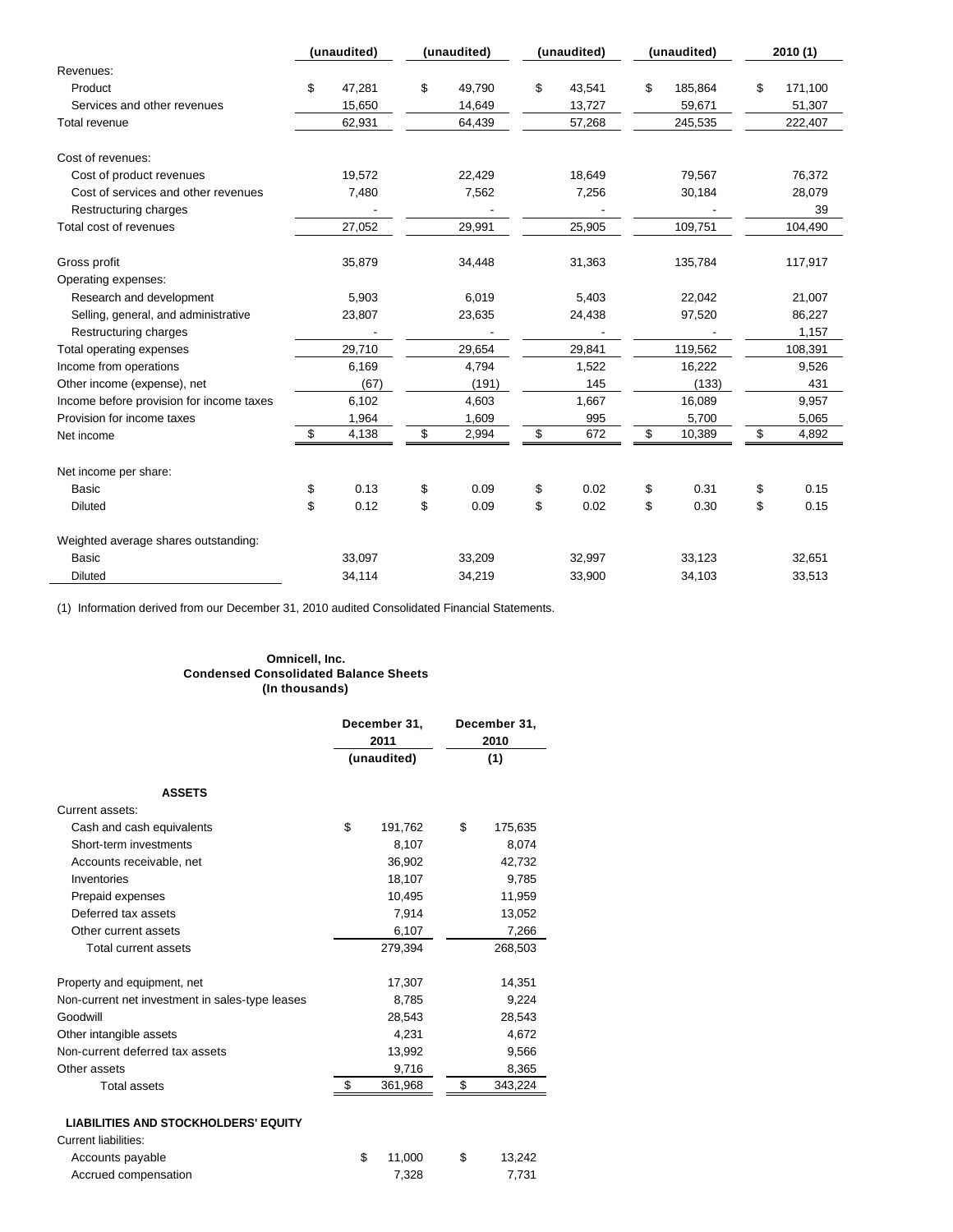| Accrued liabilities                        | 7.020   | 8,684   |
|--------------------------------------------|---------|---------|
| Deferred service revenue                   | 19.191  | 16,788  |
| Deferred gross profit                      | 14,210  | 11,719  |
| Total current liabilities                  | 58,749  | 58,164  |
| Long-term deferred service revenue         | 18,966  | 19,171  |
| Other long-term liabilities                | 1,339   | 675     |
| <b>Total liabilities</b>                   | 79.054  | 78,010  |
| Stockholders' equity:                      |         |         |
| Total stockholders' equity                 | 282,914 | 265,214 |
|                                            |         |         |
| Total liabilities and stockholders' equity | 361,968 | 343,224 |

(1) Information derived from our December 31, 2010 audited Consolidated Financial Statements.

### **Omnicell, Inc. Reconciliation of GAAP to Non-GAAP (In thousands, except per share data, unaudited)**

|                                                    | Three months ended |                      |                   |                                     |    |                    |    |                                     |                   |                      |    |                                     |
|----------------------------------------------------|--------------------|----------------------|-------------------|-------------------------------------|----|--------------------|----|-------------------------------------|-------------------|----------------------|----|-------------------------------------|
|                                                    |                    |                      | December 31, 2011 |                                     |    | September 30, 2011 |    |                                     | December 31, 2010 |                      |    |                                     |
|                                                    |                    | <b>Net</b><br>income |                   | Net income<br>per share-<br>diluted |    | Net<br>income      |    | Net income<br>per share-<br>diluted |                   | <b>Net</b><br>income |    | Net income<br>per share-<br>diluted |
| <b>GAAP</b>                                        | \$                 | 4,138                | \$                | 0.12                                | \$ | 2,994              | \$ | 0.09                                | \$                | 672                  | \$ | 0.02                                |
| Non-GAAP adjustments:                              |                    |                      |                   |                                     |    |                    |    |                                     |                   |                      |    |                                     |
| Taxes on repatriated foreign earnings              |                    |                      |                   |                                     |    |                    |    |                                     |                   | 383                  |    |                                     |
| ASC 718 share-based compensation<br>adjustment (a) |                    |                      |                   |                                     |    |                    |    |                                     |                   |                      |    |                                     |
| Gross profit                                       |                    | 290                  |                   |                                     |    | 358                |    |                                     |                   | 356                  |    |                                     |
| Operating expenses                                 |                    | 1,955                |                   |                                     |    | 2,053              |    |                                     |                   | 2,208                |    |                                     |
| Total after tax adjustments                        |                    | 2,245                |                   | 0.07                                |    | 2,411              |    | 0.07                                |                   | 2,947                |    | 0.09                                |
| <b>Non-GAAP</b>                                    | \$                 | 6,383                | \$                | 0.19                                | \$ | 5,405              | \$ | 0.16                                | \$                | 3,619                | \$ | 0.11                                |

(a) This adjustment reflects the accounting impact of non-cash stock-based compensation expense related to the impact of ASC 718 (formerly referred to as SFAS No. 123R) for the periods shown.

### **Omnicell, Inc. Reconciliation of GAAP to Non-GAAP (In thousands, except per share data, unaudited)**

|                                                | Year ended           |                   |                                     |      |                      |          |                                     |      |  |  |
|------------------------------------------------|----------------------|-------------------|-------------------------------------|------|----------------------|----------|-------------------------------------|------|--|--|
|                                                |                      | December 31, 2011 | December 31, 2010                   |      |                      |          |                                     |      |  |  |
|                                                | <b>Net</b><br>income |                   | Net income<br>per share-<br>diluted |      | <b>Net</b><br>income |          | Net income<br>per share-<br>diluted |      |  |  |
| <b>GAAP</b>                                    | \$                   | 10,389            | \$                                  | 0.30 | \$                   | 4,892    | \$                                  | 0.15 |  |  |
| Non-GAAP adjustments:                          |                      |                   |                                     |      |                      |          |                                     |      |  |  |
| Restructuring cost                             |                      |                   |                                     |      |                      |          |                                     |      |  |  |
| Gross profit                                   |                      | ٠                 |                                     |      |                      | 39       |                                     |      |  |  |
| Operating expenses                             |                      | ٠                 |                                     |      |                      | 1,157    |                                     |      |  |  |
| Reduction-in-force, other exit-related charges |                      |                   |                                     |      |                      |          |                                     |      |  |  |
| Gross profit                                   |                      | ٠                 |                                     |      |                      | 285      |                                     |      |  |  |
| Operating expenses                             |                      | ٠                 |                                     |      |                      | 219      |                                     |      |  |  |
| Litigation settlement (a)                      |                      | 1,000             |                                     |      |                      | (2, 439) |                                     |      |  |  |
| Subtotal pretax adjustments                    |                      | 1,000             |                                     |      |                      | (739)    |                                     |      |  |  |
| Income tax effect of non-GAAP adjustments      |                      | (380)             |                                     |      |                      | 326      |                                     |      |  |  |
| Taxes on repatriated foreign earnings          |                      | ٠                 |                                     |      | 957                  |          |                                     |      |  |  |

ASC 718 share-based compensation adjustment